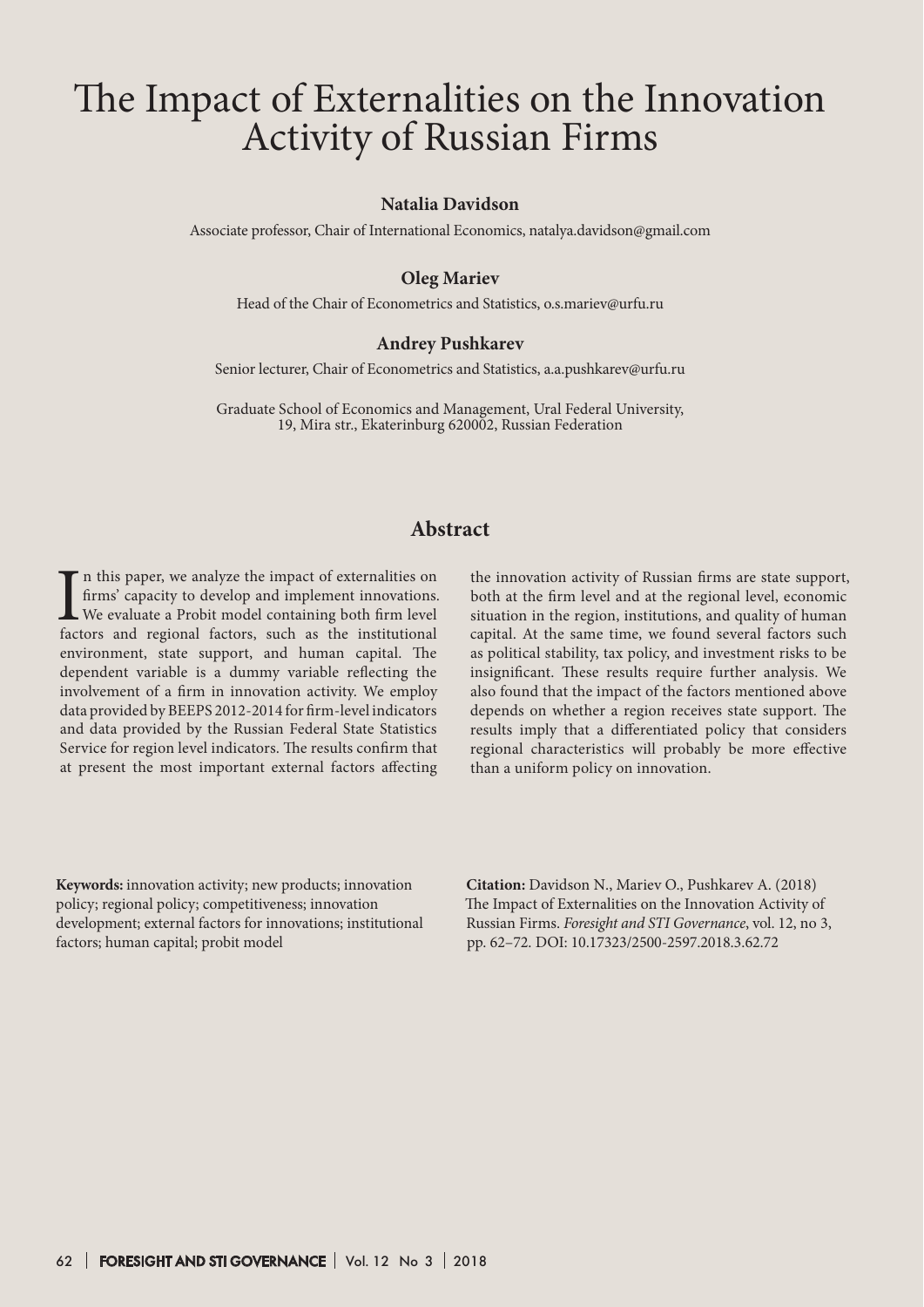The Russian economy remains highly dependent on mining industries, which became particularly clear after the sharp decline in energy prices in 2014. Among other things, this fact is confirmed by the country's position in g clear after the sharp decline in energy prices in 2014. Among other things, this fact is confirmed by the country's position in global innovation and business activity rankings. The most prominent of those include the European Innovation Scoreboard (EIS), the Global Innovation Index (GII), and the Global Competitiveness Index (GCI) [*Vlasova et al.*, 2017]. Russia is present in the last two.

The leaders in the GII 2017 ranking (it covers 127 countries) are Switzerland (67.69), Sweden (63.82), and the Netherlands (63.36); Russia with its 38.76 score holds 45<sup>th</sup> place (three points up compared with 2015). This is due, inter alia, to the fact that R&D expenditures in the country did not fall during the 2008-2009 crisis, and though they did decrease somewhat in 2010-2012 they grew again in 2013-2015. [*Dutta et al.,* 2017].

The GII is based on indicators reflecting the available resources and the results achieved over the course of national innovation activities. Innovation resources include institutions, human capital, research potential, infrastructure, capacity of the domestic market, and public support provided to businesses. Innovation results include technological and economic development, and the products of creative activities [*Vlasova et al.*, 2017]. A comparative analysis of indicators achieved by the participants in the 2013-2016 rankings reveals that Russia's relatively advanced position is due to its R&D and innovation expenditures, the level of its human capital and knowledge creation, and the advances in certain emerging technological areas, while in terms of practical application and dissemination of knowledge the country very much lags behind [*Vlasova et al.*, 2017].

Russia traditionally has advantages regarding certain human capital-related indicators applied in this ranking, such as tertiary education and research. Institutionally, that is, in terms of the political situation, legislation, and business environment indicators, Russia's positions in the ranking have very much improved between 2013 and 2016, though the first two of these indicators do not favourably affect innovation [*Vlasova et al.*, 2017]. In particular, these factors may lead to businesses reducing their R&D expenditures (Figure 1), and accordingly, reduce returns of such investments compared with potential opportunities. A detailed cost-benefit analysis of innovation-related expenditures can be found in publications on the Russian context of the GII [*Gokhberg, Roud,* 2012, 2016].

The structure of Russian R&D expenditures is quite different from that of the majority of developed and developing countries. For example, according to statistics, the largest share of R&D expenditures (more than 55%) comes from public sources, and it has increased over the years: having reached 70% in 2010, it remained more or less unchanged since then. Meanwhile, businesses' share of the R&D expenditures on the whole has not changed much at all, if anything, it displays a slight downward trend [HSE, 2018b]. It should be noted that during the period in question Russia pursued an active innovation policy; one of its objectives was increasing businesses' participation in funding research and innovation. In the EU and the OECD member countries, the situation is exactly the opposite: 55–65% R&D expenditures are funded by companies and 25–30% by the state.

In the Global Competitiveness Index (GCI) 2015 published by the World Economic Forum for 140 countries, the top three places are held by Switzerland (5.76), Singapore (5.68), and the US (5.61). Russia is in 45th place with a score of 4.44, up eight positions since 2014 [*Schwab*, 2016]. In 2016, Russia somewhat improved its position moving up from  $45<sup>th</sup>$  to  $43<sup>rd</sup>$  place, and reduced the gap with the innovation leaders for 12 out of 41 relevant indicators (for five other indicators, the country's positions deteriorated). However, this did not lead to an increase of innovation activity. In the Doing Business ranking, Russia moved up from 123<sup>rd</sup> place in 2011 to the 51<sup>st</sup> in 2016 [Ministry of Economic Development, 2016].

The report accompanying the GCI ranking explains Russia's progress by the high level of tertiary education and infrastructure. The authors note that in addition to the sanctions and low oil prices,

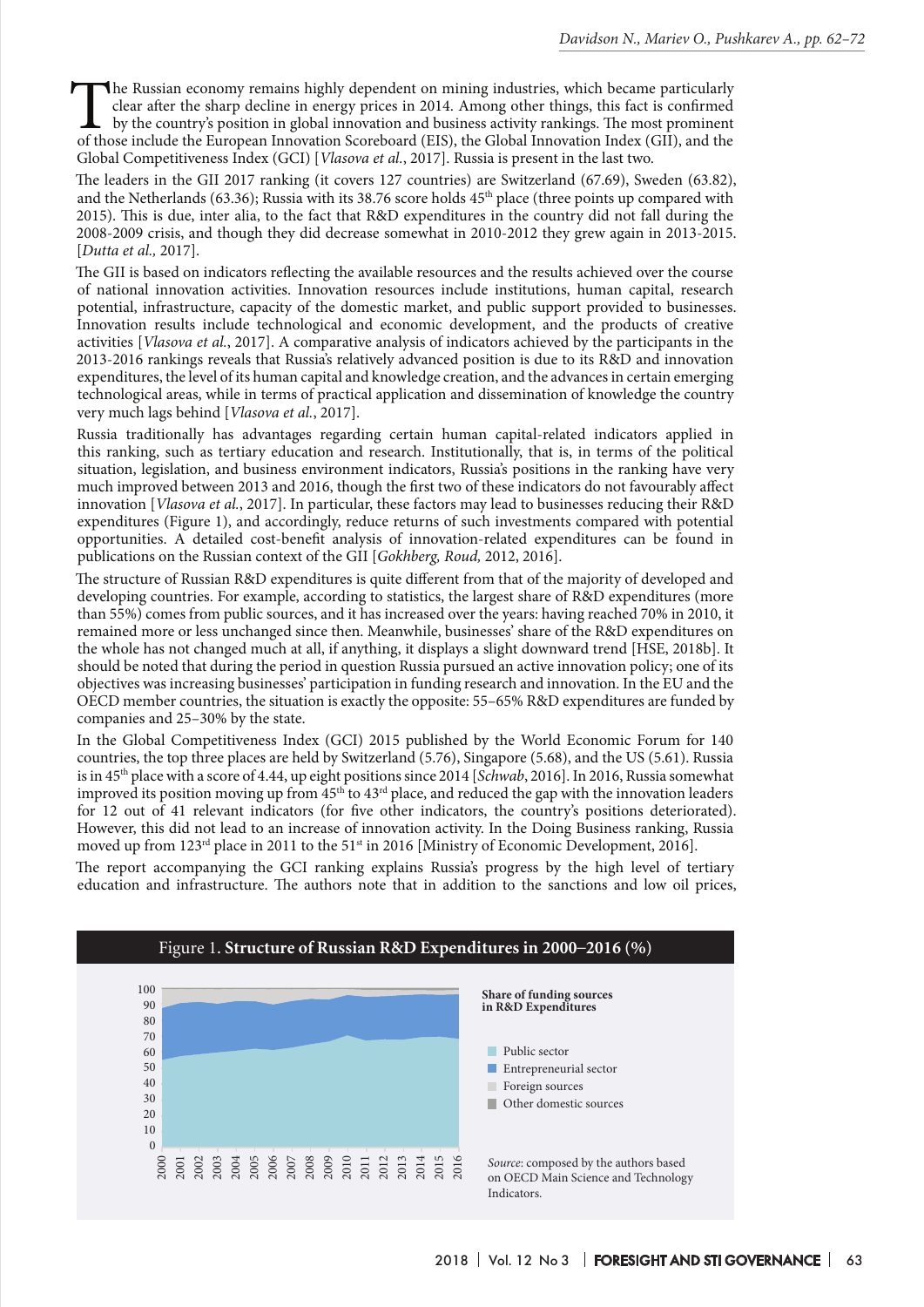"inefficient government institutions, insufficient innovation potential, poorly developed financial markets, and lack of investors' trust in the financial system" also get in the way of Russia's increasing the number of its competitive advantages. According to members of the business community, barriers hindering development include "corruption, inefficient public administration, and high tax rates" which lead to the inefficient allocation of resources [*Schwab,* 2016].

A 2014 survey identified the following major barriers perceived by the private sector as hampering innovation: insufficient funding, inefficient tax policy, inadequate legislation and regulation practices, problems with securing public procurement orders, and insufficient qualifications of graduates. The second to last barrier was most frequently mentioned by small and medium entrepreneurs (58%), and the last one – by major players (57%) [Ministry of Economic Development, 2016]. In a survey, company managers from 140 countries including Russia were asked how well the educational systems in their countries met demand of the economy; in 2012 only 51% of the respondents said they were "at least moderately satisfied". In Russia, this share was even lower [*Browne, Blanke,* 2012].

In recent years the development of innovation infrastructure was seen as an important government policy area. However, numerous studies note insufficient demand for innovations in Russia, while existing demand is mainly met by imported technologies. Despite the modest number of domestic innovators, the country lacks special provisions and mechanisms for supporting companies with the potential to create world-class innovations [Ministry of Economic Development, 2016]. The interaction of various innovation and investment infrastructure facilities and division of responsibilities between them also face certain problems [*Nazarov, Fomin,* 2015]; as a result, these facilities are frequently used less than efficiently. In terms of the share of organizations that create technological innovations in the total number of companies, in 2016 Russia was in the second to last place among European countries, with the average industry score of 7.3%, or 1.5 percentage points fewer than in 2014. The leaders in this area are Belgium (52.9% of such organizations), Switzerland (52.7%), and Germany (52.6%) [HSE, 2018a].

Thus, Russian companies' innovation activities and efforts to promote them encounter certain problems that significantly limit the scope for modernizing the economy. To overcome the dependency on natural resources and alleviate the consequences of the global economic crisis, regional development priorities must be reviewed, along with improving the national innovation promotion policy [*Sukhovei, Golova,* 2016].

In recent years, innovation has increasingly been seen in the context of regional development, and local innovation systems. This approach focuses on factors such as regions' spatial proximity, local conditions, specific characteristics of human capital, and inter-regional cooperation. Related issues also include, among others, the smart city and smart regional specialization concepts adopted in the EU and other countries [*Capello, Kroll,* 2016]. Identifying factors that promote companies' innovation in the regional context becomes particularly important from this perspective.

The top places in the Russian Regional Innovation Index 2015 are taken by the Tatarstan Republic, the City of Moscow, St. Petersburg, the Nizhny Novgorod Region, the Republic of Bashkortostan, and the Kaluga Region<sup>1</sup>. Russian regions display great disparity in terms of various aspects of their innovative development and the factors affecting said development. Still, several regions have significantly improved their positions in the 2015 ranking due to better innovation policies and increased R&D potential. Successful innovation requires coordinated action by companies, public authorities, universities, and research organizations [HSE, 2017].

Companies' innovation activities are closely connected with the long-term vision of the country's technological development. Technology Foresight studies are particularly relevant here, and the evolution of their methodologies at various stages of economic development [*Gokhberg, Sokolov,* 2017]. The impact of human activities on the environment, along with sustainable development objectives increase the importance of *responsible research and innovation*, i.e., trying to foresee and assess their possible consequences [*Owen et al.,* 2012].

The objective of this paper is to identify factors affecting Russian companies' innovation in the scope of regional innovation systems; the results and conclusions may help increase the efficiency of local innovation activities and the interaction of their participants. Ultimately, these issues are important for economic development of individual regions and the whole country.

The next section presents a literature review. Section 3 describes the data and an econometric assessment of the factors affecting the regional innovation activities of Russian companies. Section 4 presents the results of the study, and the final section summarizes the conclusions.

## **Literature Review**

Innovation, as an inherent component of economic activities, has always commanded the interest of researchers specializing in various areas of social and economic sciences [*Solow,* 1957; *Arrow,* 1962; *Romer,* 1990; *Williamson,* 1965; *Schumpeter,* 1934; etc.]. Building on the ideas presented in the classic works by

<sup>&</sup>lt;sup>1</sup> The index has the following components: "Socioeconomic conditions for innovation activities", "S&T potential", "Innovation activities", and "Quality of innovation policy" [HSE, 2016].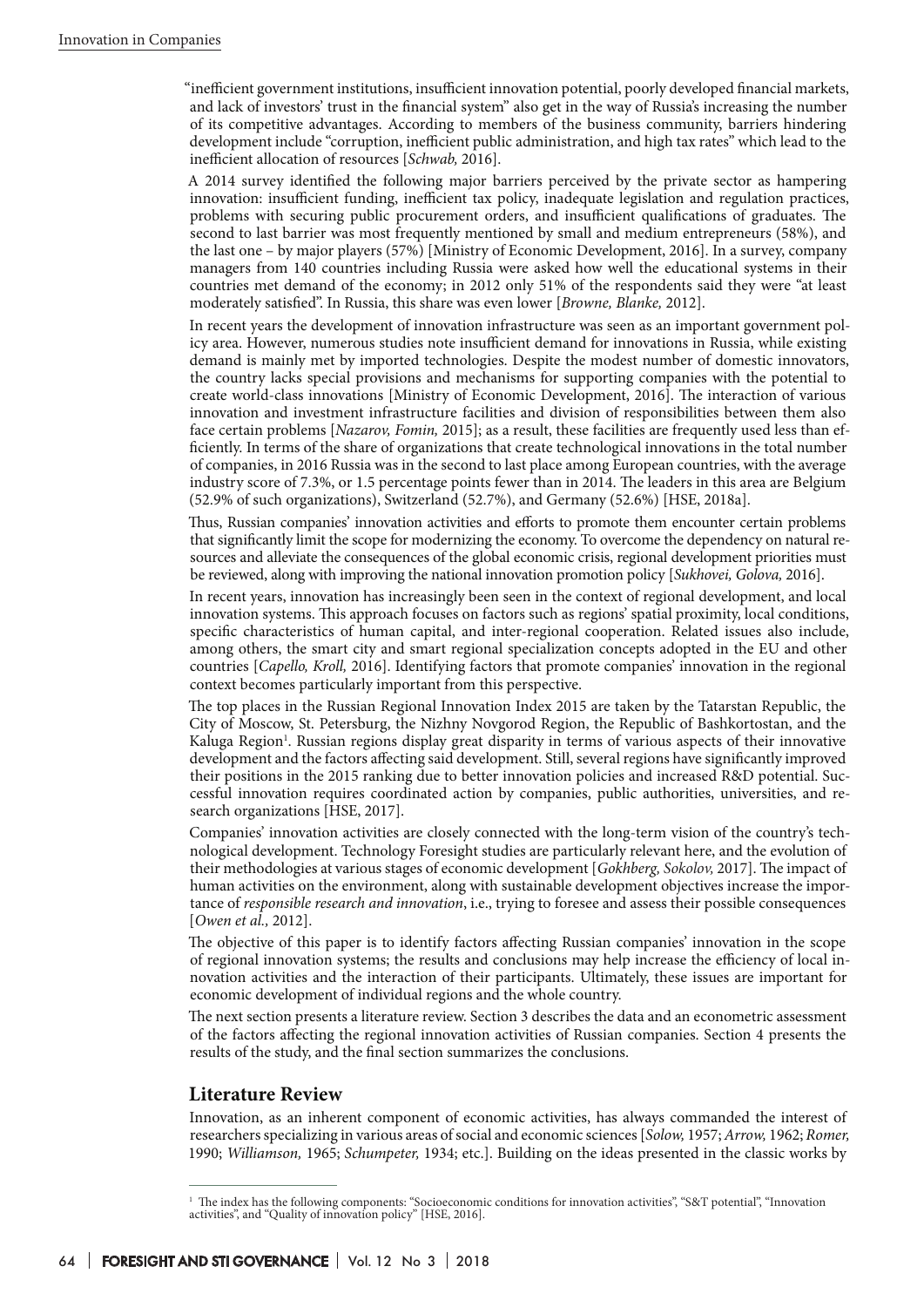Schumpeter, present-day researchers interpret innovation as the development of new technologies, or the adoption of existing ones [*Polterovich,* 2017].

Innovation is indeed linked with the production of new products and services, but it is not limited to it. For example, GII reports use a broad definition of innovation initially proposed in the Guidelines for Collecting and Interpreting Innovation Data (the Oslo Manual) [OECD, Eurostat, 2005]. According to it, *innovation* implies the application of new or significantly improved products (goods or services), processes, marketing, or organizational techniques in the course of business practices, to organize work places or establish external relations [*Dutta et al.,* 2017]. In terms of novelty, innovations can be divided into improvements (incremental innovations) and radical innovations with no analogues in the world [*Grunwald,* 2011]. A sufficiently comprehensive review of more relevant empirical studies of innovation economics can be found in [*Cohen,* 2010].

The issue of innovation determinants has been approached, in Russian and international literature alike, from quite different perspectives, with – unsurprisingly – very different conclusions. Let us take a look at some of the studies of external and internal factors affecting companies' innovation activities.

Many researchers analyze factors affecting companies' willingness to innovate using countries with transitional economies as examples. For example, Ljiljana Bozic and Valerija Botric [*Bozic, Botric,* 2011] based their study on the BEEPS data for 2009; the survey's sample included 12,000 companies in 29 countries. The applied model comprised a binary dependent variable which took the value 1 if the company implemented a new product or service during the previous three years. The results revealed that the following factors were statistically significant: subsidies, pressure by customers and foreign competition, political risks, tax rates, and various country-specific effects. In particular, the authors stressed that overcoming the shortages of skilled labor could help promote innovation.

Jana Schmutzler and Edward Lorenz [*Schmutzler, Lorenz,* 2015] analyzed the effect of economic activities' spatial structure on businesses' openness to new knowledge and willingness to develop new products and technologies, using data from 28 regions in seven developing Latin American countries. The authors paid particular attention to the role of regional agglomeration effects combined with the tolerance level in companies' innovation activities. Empirical data was taken from the World Values Survey (WVS) for 2005-2009 and 2010-2014. A binary dependent variable was used which took the value 1 if the company developed new or improved existing products; otherwise the variable took the value 0. The results of the study (based on the multiple probit regression method) revealed that investing in R&D and staff training increases the probability of companies' developing new products. Also, the authors discovered a positive correlation between the tolerance level in large agglomerations and innovative activity; companies operating predominantly in local and national markets in highly tolerant regions tended to innovate more efficiently.

Martin Srholec [*Srholec,* 2011] noted that innovative companies in "catch-up development" countries were primarily interested in such characteristics of the institutional environment as the business climate and stable "rules of the game" on the market. Institutional indicators applied in the logit model included, among others, the amount of time required to register a new company and settle commercial disputes; the stability of the employment index (which reflects the changes in hiring and firing rules); the level of democracy; and the highest taxation rate. The importance of most of these factors implies the need to take them into account when measuring innovation activity in Russian regions.

Martin Junge and colleagues [*Junge et al.,* 2012] analyzed the relationship between the level of workers' education and companies' activity in the areas of product, process, organizational, and marketing innovations using an extended Cobb-Douglas function and a probit model. The Community Innovation Surveys for 2004, 2007 and 2008 were used as data sources. The authors note that an engineering education positively affects all kinds of innovation, while social sciences and humanities are particularly important for creating organizational and marketing ones. The study also established that companies creating innovations of both latter types tend to be more productive than those who are only active in one of these areas. The same applies to companies engaged in the creation of process and organizational innovations.

As to the role human capital and universities play in Russian companies' innovation, firms which cooperate with universities in order to find suitable personnel point out the low level of students' training, but on the whole were satisfied with the results of their joint research and expressed interest in using consulting services and implementing joint projects with third parties. The government is expected to apply various financial tools to promote companies' cooperation with R&D and educational organizations [*Dezhina et al.,* 2017]. Universities are seen as drivers of economic growth in the scope of the "University 3.0" concept, bringing together education, research, and the commercialization of knowledge [*Karpov,* 2017]. In our turn, in this paper we included human capital in the number of factors important for innovation.

Foreign direct investments (FDI) remain an important innovation development factor. Their inflow is believed to promote overall economic growth, and innovation in particular, due to the spillover effects (extensively researched and described in detail in the literature), and increased competition on the market. Such mechanisms are analyzed, for example, in [*Coe, Helpman,* 1995; *Peri, Urban,* 2006].

However, more recent studies point out that the impact of FDI on domestic businesses may not be so straightforward. For example, Francisco García and co-authors [*García et al.,* 2013] analyzed, using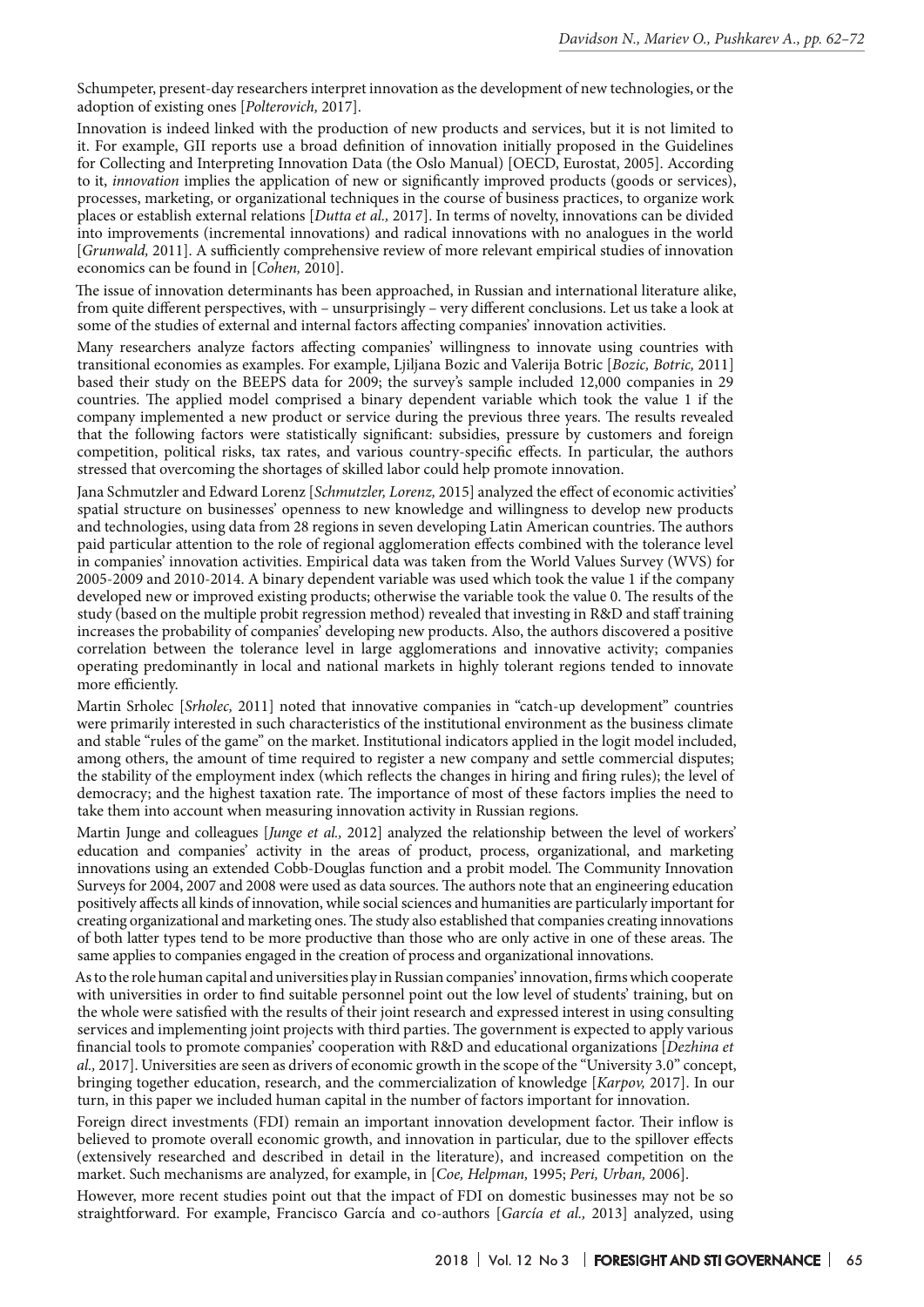Spanish firms as an example, the mutual dynamics of FDI and innovation activities in terms of increased competition, reduced costs for all market players, and technology transfer. The authors noted that increased competition may negatively affect innovation, while the risks associated with FDI are due to the fact that the national economy becomes dependent on decisions made by foreign partners. A large FDI inflow leads to local firms being pushed into less profitable niches, which suppresses their innovation activities. The dual impact of FDI on innovation was also noted by other researchers [*Fan, Hu,* 2007; *Girma et al.,* 2009; *Wang, Kafouros,* 2009]. In this paper we have analyzed this factor along with other regional determinants affecting companies' innovation activities.

Factors influencing companies' innovative development in specific Russian regions were studied in [*Yermasova,* 2014]; the author used relevant Rospatent data and investment potential and risk indices calculated by Expert Rating Agency for 83 Russian regions for 2008-2012. Dependent variables used in the empirical analysis included the number of patent applications and their registration statistics broken down by region. The study revealed a significant positive correlation between the increased innovation activity of companies in the sample on the one hand, and the volume of foreign direct investments, population density, economic risks, and capital investments on the other. Another study [*Ivanova,* 2010] established the 1% level of significance for key factors affecting regional innovation systems: the number of doctorate holders, R&D personnel, and expenditures on technological innovation.

A common feature in most of the above studies is the use of corporate indicators such as productivity, revenues, R&D expenditures, number of personnel, etc. And though there is no doubt that they do affect companies' innovation activities, the role of the company size definitely does not seem as obvious. The larger the company is, the more opportunities it has to cut the costs through economies of scale, and the more resources it has available for long-term investments, among other things in the development of new technologies and products – i.e., ultimately, it has higher chances of ceing engaged in innovation. This conclusion is supported by empirical data published in [*Berger,* 2010; *Grespi, Zuniga,* 2012; *Roper et al.,* 2008]. On the other hand, there are studies suggesting that small businesses can even surpass large companies in this area [*Merivate, Pernias,* 2006]: since they do not have comparable advantages, they frequently tend to be more perceptive to changes in the market. However, there are alternative opinions too, according to which the effect of firms' size on their innovation is not statistically significant [*Klette, Kortum,* 2002]. The correlation between the level of innovation and some other factors also seems to be quite complex [*Mariev, Savin,* 2010].

In recent years fast-growing medium-sized innovative companies have become one of the main targets of the government industrial policy. In June 2016 the Russian Ministry of Economic Development launched a project aimed at supporting leading private high-technology firms – the so-called gazelles, selected on the basis of the national TechSuccess ranking [*Medovnikov et al.*, 2016]. A study of the ranking results for 2012–2016 revealed that the participating companies displayed a high level of uncertainty [*Yusupova, Khalimova,* 2017]. Particular attention was paid to the development of the national innovation system, including the reasons for its insufficient productivity in the creation, dissemination, and practical application of knowledge; the motivation of economic agents; technological externalities; and innovation-related risks [*Golichenko,* 2017]. The impact of national development institutes' activities on the innovative behavior of the market players was analyzed, including favorable changes in the firms' behavior following the implementation of relevant support initiatives [*Simachev, Kuzyk,* 2017].

Thus, we can identify the main groups of regressor indicators applied in econometric studies of innovation activity, at the national and regional levels:

- 1) Macroeconomic business activity indicators such as revenue, size, form of ownership, participation in import and export activities, and other cost and productivity indicators including R&D expenditures and R&D personnel;
- 2) Institutional indicators describing markets where the company operates: investment appeal, risks, taxation, entry barriers, national bureaucratic specifics, etc.;
- 3)Human capital indicators: labor quality, number of university graduates, companies' staff training and upgrading costs, etc.;
- 4) Government support indicators, typically expressed as the amount of subsidies, grants, or benefits, and accessibility of public procurement orders;
- 5)Other indicators including regional economic characteristics such as GRP, openness, etc.

Typically, researchers try to take into account all of the above factor groups; accordingly, we decided to include in the model presented in the next section at least one indicator from each group. This approach will allow us to assess the importance of the various indicator groups in the framework of a single model and avoid possible problems caused by the lack of potentially important variables.

## **Input Data and Methodology**

Our study focuses on factors promoting companies' innovation. The Business Environment and Enterprise Performance Survey (BEEPS) of Russian companies conducted in 2012-2014 was used as the source of basic input data. The survey covered 4,377 organizations in 37 Russian regions; 4,167 of them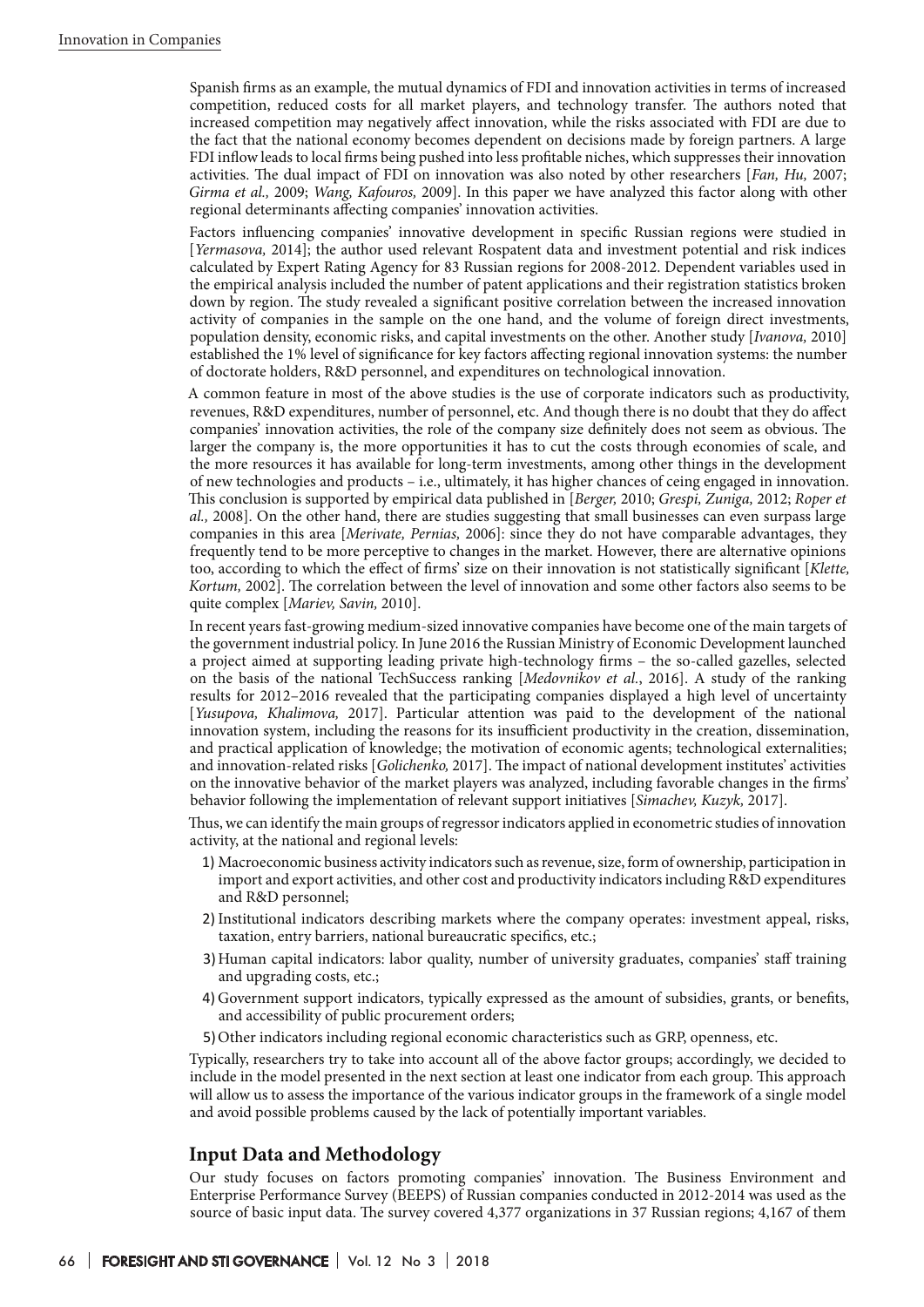were private companies fully under Russian jurisdiction, 146 firms were partly owned by foreign capital, and 64 companies were publicly owned. No additional limitations were applied to the BEEPS sample. The distribution of the companies by sector, size, and location is presented in Table 1.

The information in Table 1 on the whole matches the Rosstat data. For example, according to Rosstat, wholesale and retail organizations in 2013 amounted to about 38.7% of all enterprises without account of the agriculture and mining industries (42.21% in the sample), and construction firms – to about 9.3% (10.52% in the sample). The sectoral distribution is also close to the official statistics. Therefore, we can say that in terms of industry distribution, the data is representative.

As to company sizes, the sample is biased towards medium enterprises while according to the Rosstat, small businesses make up the largest cohort. The bias is due to a number of reasons, first of all mismatched definitions, and therefore different classifications of small and medium enterprises. It cannot be ruled out that medium and large players were more willing to take part in the surveys. Correcting such a deviation from the official statistics does not seem to be possible; still, it seems to be unlikely that it have significantly affected the results of the study, because small companies' contribution to overall business activities' results at the regional and national levels is not that substantial. Also, due to specific organizational structures, financial potential, and the very nature of their activities, small companies consider implementing innovations relatively less often, and even fewer of them have the resources to carry out such projects. Therefore, the probability of the study results being significantly biased is low.

The paper is focused on external factors that affect companies' innovation; however, certain internal determinants were taken into account, too.

The hypothesis is that companies' willingness to innovate is largely determined by the external environment. Particular attention was paid to regional aspects, which were analyzed using Rosstat data on Russian regions where the surveyed companies operated.

The analysis is based on a probit model where a dummy indicator of new product or service implementation during the previous three years was used as dependent variable.

The model looks as follows:

$$
, Prob(innovation) = \begin{cases} 1, \text{ if } \text{innov} = \alpha X_{ij} > 0 \\ 0, \text{ if } \text{otherwise} \end{cases} \tag{1}
$$

where

*Prob(innovation)* is the probability of companies' innovating;

| Characteristics                                               | Number of companies | Share of companies (%) |
|---------------------------------------------------------------|---------------------|------------------------|
|                                                               | By industry         |                        |
| Food industry                                                 | 130                 | 3.08                   |
| Paper and paper products                                      | 11                  | 0.26                   |
| Textile industry                                              | 12                  | 0.28                   |
| Clothing                                                      | 38                  | 0.90                   |
| Electronics                                                   | 104                 | 2.46                   |
| Chemical industry                                             | 125                 | 2.96                   |
| Machinery and equipment                                       | 129                 | 3.06                   |
| Construction                                                  | 444                 | 10.52                  |
| Wholesale trade                                               | 1289                | 30.55                  |
| Retail trade                                                  | 467                 | 11.07                  |
| Information and communication technologies (ICT)              | 157                 | 3.72                   |
| Other                                                         | 1314                | 31.14                  |
|                                                               | $Bv$ size           |                        |
| Small (<20 employees)                                         | 1475                | 34.95                  |
| Medium (20 - 100)                                             | 2315                | 54.86                  |
| Large $(>100)$                                                | 430                 | 10.19                  |
|                                                               | <b>By</b> location  |                        |
| Capital city                                                  | 123                 | 2.91                   |
| City with a population of more than1 million (not<br>capital) | 1077                | 25.52                  |
| City with a population of $250,000 - 1$ million.              | 2586                | 61.28                  |
| City with a population of 50,000-250,000                      | 427                 | 10.12                  |
| City with a population of fewer than 50,000                   | 130                 | 3.08                   |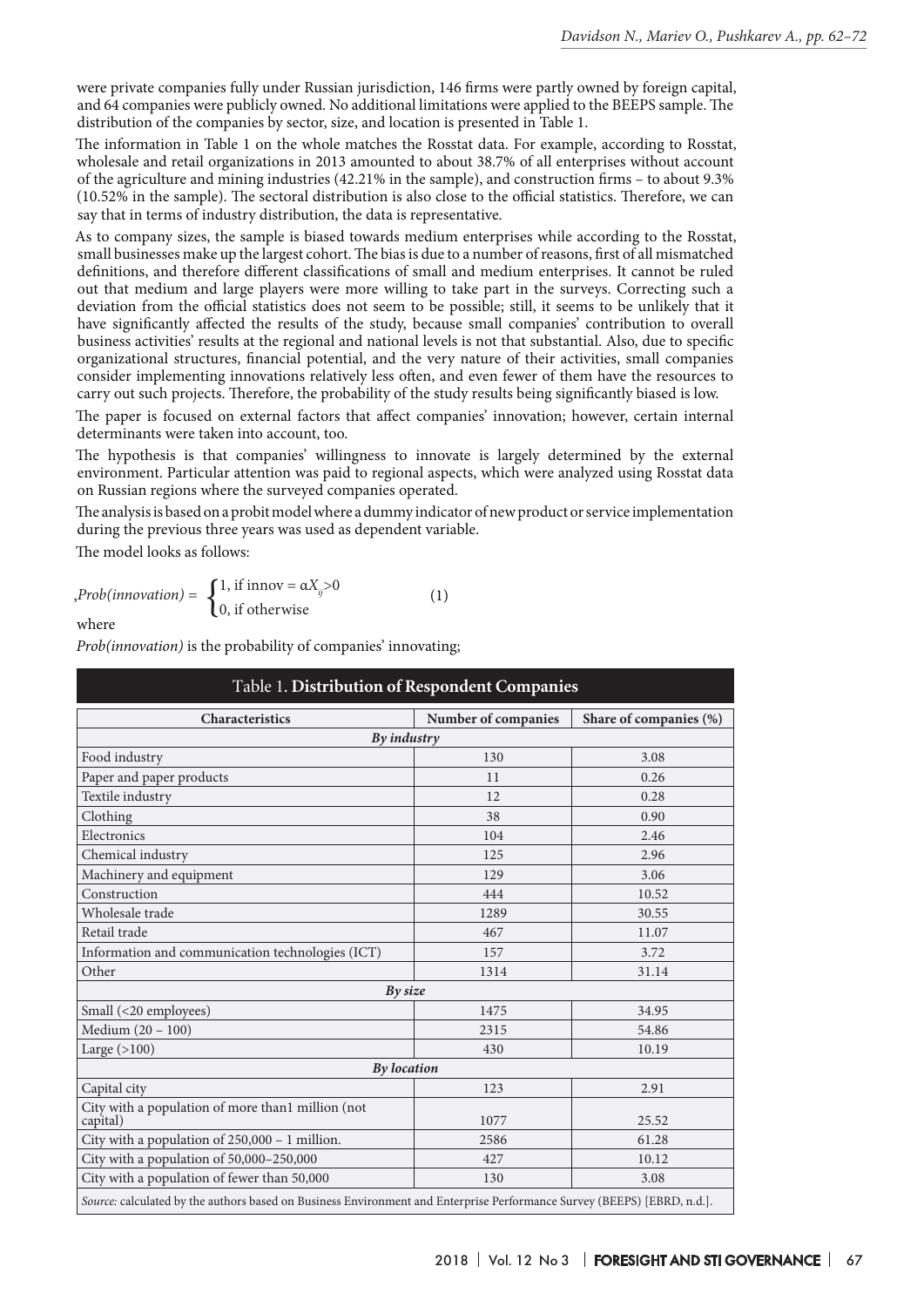| Table 2. Variables Used                                                                                                                             |                                                                                                                                                                                                                                     |  |  |  |
|-----------------------------------------------------------------------------------------------------------------------------------------------------|-------------------------------------------------------------------------------------------------------------------------------------------------------------------------------------------------------------------------------------|--|--|--|
| Variable                                                                                                                                            | <b>Explanations</b>                                                                                                                                                                                                                 |  |  |  |
| Company size                                                                                                                                        | The dummy variable takes the value 1 if the company is large $(>100$ employees); otherwise it takes the value 0                                                                                                                     |  |  |  |
| Competition                                                                                                                                         | Number of competitors (as assessed by managers)                                                                                                                                                                                     |  |  |  |
| Membership in a large corporate structure                                                                                                           | The dummy variable takes the value 1 if the company is a part of a large<br>corporation; otherwise it takes the value 0                                                                                                             |  |  |  |
| Subsidies                                                                                                                                           | The dummy variable takes the value 1 if the company received subsidies<br>from any sources; otherwise it takes the value 0                                                                                                          |  |  |  |
| Tax rates                                                                                                                                           |                                                                                                                                                                                                                                     |  |  |  |
| Political instability                                                                                                                               | Basic ranking of barriers in points: not present = 0; insignificant = 1;<br>moderate = 2; main hurdle = 3; very serious = 4. The model uses binary<br>variables [Bozic, Botric, 2011] which take the value 1 if the relevant extern |  |  |  |
| Corruption                                                                                                                                          | factor constituted the main or very serious hurdle for the company;                                                                                                                                                                 |  |  |  |
| Insufficient education level of workforce                                                                                                           | otherwise the variable takes the value 0                                                                                                                                                                                            |  |  |  |
| Problems with access to funding                                                                                                                     |                                                                                                                                                                                                                                     |  |  |  |
| Regional indicators                                                                                                                                 |                                                                                                                                                                                                                                     |  |  |  |
| Output of innovative products                                                                                                                       | Logarithmic expression (2012 data)                                                                                                                                                                                                  |  |  |  |
| <b>FDI</b>                                                                                                                                          |                                                                                                                                                                                                                                     |  |  |  |
| Share of state and municipal university graduates in the<br>total population of the region                                                          | 2012 data, %                                                                                                                                                                                                                        |  |  |  |
| Investment risk associated with regions                                                                                                             | Weight-average risk index (2012 data)                                                                                                                                                                                               |  |  |  |
| Regions' openness                                                                                                                                   | Share of foreign trade turnover in the GRP (2012 data, %)                                                                                                                                                                           |  |  |  |
| Donor region (recipient)                                                                                                                            | The dummy variable takes the value 1 if the region received grants from the state; otherwise it takes the value $0^*$                                                                                                               |  |  |  |
| * Federal law "On Federal Budget for 2014 and Planning period of 2015 and 2016" № 349-FZ of 02.12.2013 (valid version of 2016) Access mode: http:// |                                                                                                                                                                                                                                     |  |  |  |

\* Federal law "On Federal Budget for 2014 and Planning period of 2015 and 2016" № 349-FZ of 02.12.2013 (valid version of 2016) Access mode: http:// www.consultant.ru/document/cons\_doc\_LAW\_155198/, last accessed on: 25.08.2017.

*Source*: calculated by the authors based on Rosstat (gks.ru) and BEEPS data [EBRD, n.d.].

*Xij* is the vector of independent variables of company *i* and region *j*. The list of independent variables with explanations is presented in Table 2.

Table 2 shows that explanatory variables include specific characteristics of companies. We have also used indicators describing barriers hindering companies' operations, the quality of human capital, government support, and business climate in the whole country and in specific regions. In the BEEPS framework these factors are measured on the basis of the surveyed companies' managers' assessments, which provide an idea about their personal perception of the external environment for innovation.

Descriptive statistics of the model's variables are presented in Table 3. Innovative activity was measured on the basis of a binary variable which took the value 1 if the answer to the question "did the company develop new products or services" was positive; otherwise the variable took the value 0.

The standard deviation values in Table 3 indicate significant fluctuations of the indicators. The average company size suggests that most of the surveyed firms were members of the small and medium businesses group. On average each company had four competitors; 7% of the enterprises were members of larger corporate structures.

The share of Russian firms which develop and implement new products or services amounted to almost 25% of the sample. It is slightly higher than the industry average figures for Russia mentioned in the introductory section. A possible explanation is that companies assessed their involvement in innovation themselves, so they could interpret it differently; hence the deviation from the official statistics. Even so, this indicator value is still lower than in developed European countries. The City of Moscow has the highest values of innovative products (13.11) and FDI (15.26) logarithms. The highest risk was noted in the Murmansk Region (0.361), the lowest – in the Krasnodar Region. Specific features of its geographic location explain the Kaliningrad Region's leadership in terms of regional openness (share of foreign trade turnover in the GRP). In terms of the share of university graduates in the total population, the leader is St. Petersburg.

At the initial stage, the econometric model was applied to assess the above factors' impact on companies' innovation for all regions generally. Then the differences between companies operating in "donor" and "recipient" regions were identified.

## **Results**

The probit model described above was assessed using the maximum likelihood technique (Table 4). Since Moscow is very different from other regions in terms of the economic situation and innovation activity, companies based in the city were excluded from the econometric analysis. Apart from the model's coefficients the table also presents marginal effects showing the change of probability (in %) of companies'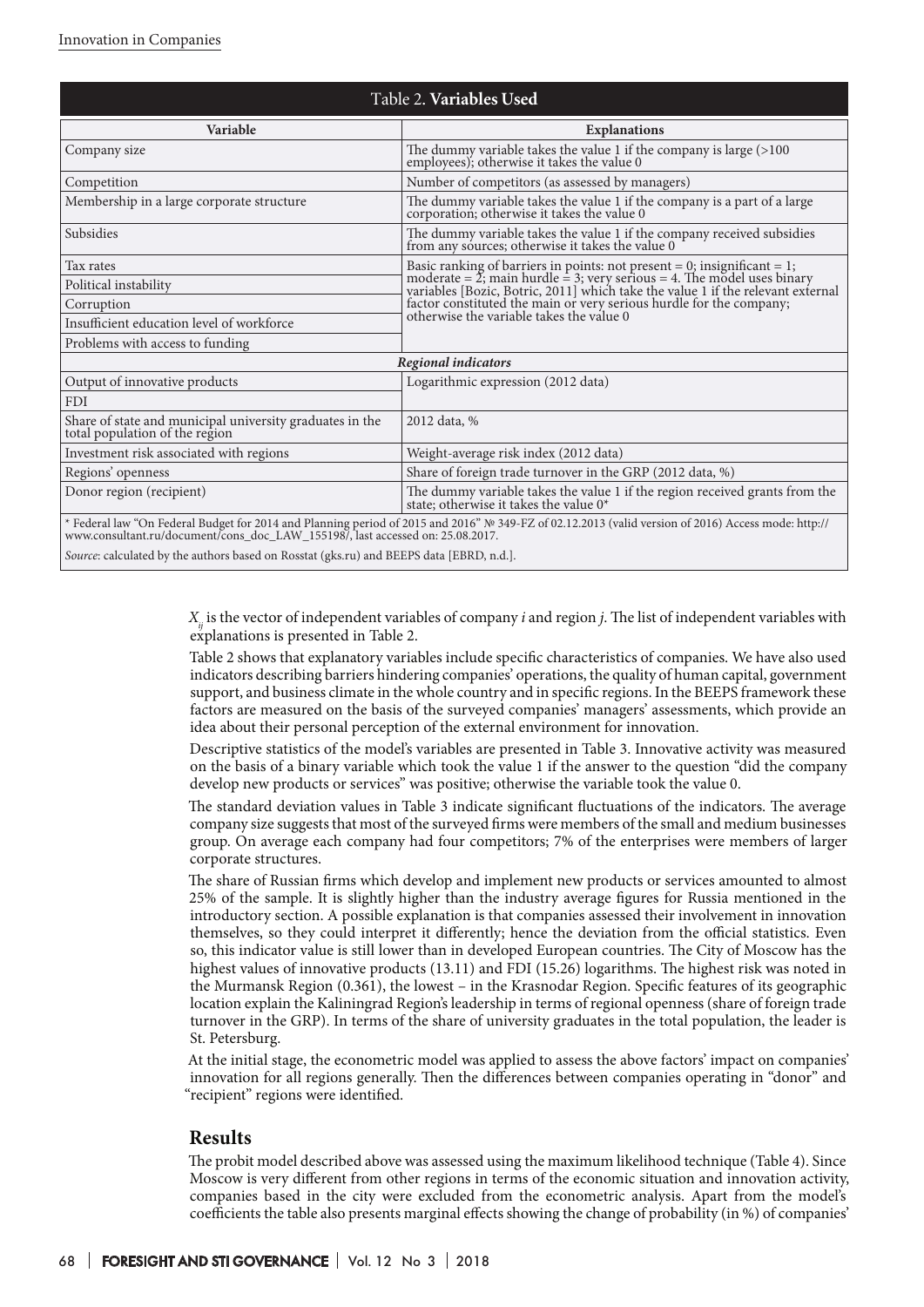| Table 3. Descriptive Statistics of the Variables                                                                                                              |       |                              |                |              |  |
|---------------------------------------------------------------------------------------------------------------------------------------------------------------|-------|------------------------------|----------------|--------------|--|
| <b>Variable</b>                                                                                                                                               | Mean  | <b>Standard</b><br>deviation | <b>Highest</b> | Lowest       |  |
| Company size (small: <20 employees, 1 point; medium: 20–100 employees, 2 points; large: >100 employees, 3 points)                                             | 1.75  | 0.62                         | 3              |              |  |
| Innovations (dummy variable)                                                                                                                                  | 0.25  | 0.43                         |                | $\mathbf{0}$ |  |
| Competition: number of competitors                                                                                                                            | 3.72  | 12.08                        | 100            | $\Omega$     |  |
| Membership in a large corporate structure (dummy variable: takes the value $1$ if the company is a part of a large corporation; otherwise takes the value $0$ | 0.07  | 0.26                         |                | $\Omega$     |  |
| Output of innovative products                                                                                                                                 | 9.87  | 1.73                         | 13.11          | 5.53         |  |
| <b>FDI</b>                                                                                                                                                    | 11.94 | 1.43                         | 15.26          | 9.01         |  |
| Share of state and municipal university graduates in the total population of the<br>region                                                                    | 0.078 | 0.027                        | 0.16           | 0.03         |  |
| Investment risk associated with regions                                                                                                                       | 0.25  | 0.05                         | 0.36           | 0.17         |  |
| Region's openness                                                                                                                                             | 1.29  | 1.06                         | 5.29           | 0.27         |  |
| Source: calculated by the authors based on BEEPS [EBRD, n.d.].                                                                                                |       |                              |                |              |  |

engagement in innovation due to the presence or absence of the above factors. The results are provided in two formats: for all variables, and individually for significant indicators.

The results show that the larger the company is, the more inclined it is to innovate. Large enterprises typically have more opportunities to invest in R&D, and better access to the necessary resources. The international scope of companies' activities and receiving subsidies also have a positive impact. Marginal effects in the two models indicate that, all other conditions being equal, the availability of subsidies increases the chances of companies' developing new products or services by 12-13%. Since subsidies are provided for various purposes, companies may use some of them to finance innovation. Enterprises based in recipient regions also tend to show a higher willingness to innovate.

Another incentive for innovation is increased competition. Under such circumstances companies may obtain advantages by modifying, improving, or diversifying their products to distinguish them from what the competition offers – and thus promote demand for them.

Positive coefficients of indicators such as *low quality of education*, *corruption*, and *limited access to funding* seem to reflect the personal perception of more dire problems faced by the firms. Trying to innovate, companies encounter serious barriers, for example, a mismatch between university graduates' qualifications and the requirements of their jobs, and corruption.

There is a positive correlation between companies' implementing innovations, the overall innovation activity in the region, and the amount of FDI. By sharing their experience and technologies, enterprises can strengthen their market positions.

| Table 4. Probit Model Estimation Results                                                                                                                                                       |                                  |                            |                           |                            |  |  |
|------------------------------------------------------------------------------------------------------------------------------------------------------------------------------------------------|----------------------------------|----------------------------|---------------------------|----------------------------|--|--|
| Dependent variable (probability that company<br>implemented innovations - new products or services)                                                                                            | (1)                              |                            | (2)                       |                            |  |  |
|                                                                                                                                                                                                | <b>Estimated</b><br>coefficients | <b>Marginal</b><br>effects | Estimated<br>coefficients | <b>Marginal</b><br>effects |  |  |
| Company size                                                                                                                                                                                   | $0.14***(0.05)$                  | $0.04***$                  | $0.15***(0.05)$           | $0.04***$                  |  |  |
| Problems with access to funding                                                                                                                                                                | $0.11**$ (0.06)                  | $0.03**$                   | $0.12***(0.06)$           | $0.04**$                   |  |  |
| Tax rates                                                                                                                                                                                      | $-0.01(0.05)$                    | $-0.03$                    |                           |                            |  |  |
| Political instability                                                                                                                                                                          | $0.08*(0.06)$                    | 0.02                       |                           |                            |  |  |
| Corruption                                                                                                                                                                                     | $0.18***(0.06)$                  | $0.06***$                  | $0.21$ *** $(0.06)$       | $0.07***$                  |  |  |
| Insufficient education of workforce                                                                                                                                                            | $0.18***(0.06)$                  | $0.06***$                  | $0.20***$ (0.06)          | $0.06***$                  |  |  |
| Membership in a large corporate structure                                                                                                                                                      | 0.14(0.09)                       | 0.05                       |                           |                            |  |  |
| Competition                                                                                                                                                                                    | $0.01***$ (0.002)                | $0.002***$                 | $0.01***$ (0.002)         | $0.002**$                  |  |  |
| Subsidies                                                                                                                                                                                      | $0.37***(0.11)$                  | $0.12***$                  | $0.38***(0.11)$           | $0.13***$                  |  |  |
| Output of innovative products                                                                                                                                                                  | $0.06***(0.02)$                  | $0.03***$                  | $0.09***(0.02)$           | $0.03***$                  |  |  |
| <b>FDI</b>                                                                                                                                                                                     | $0.06***(0.02)$                  | $0.02***$                  | $0.06***(0.02)$           | $0.02***$                  |  |  |
| Share of state and municipal university graduates in the total population of the region                                                                                                        | $-0.03***$ (0.01)                | $-0.01**$                  | $-0.03***$ (0.01)         | $-0.01***$                 |  |  |
| Investment risk associated with regions                                                                                                                                                        | $-0.91(0.64)$                    | $-0.28$                    |                           |                            |  |  |
| Region's openness                                                                                                                                                                              | $-0.1(0.07)$                     | $-0.03$                    |                           |                            |  |  |
| Donor (recipient) regions                                                                                                                                                                      | $0.25***(0.10)$                  | $0.07***$                  | $0.29**$ (0.09)           | $0.08***$                  |  |  |
| Note: *** 1% significance, ** 5% significance, * 10% significance. Standard errors in parentheses.<br>Source: calculated by the authors based on Rosstat (gks.ru) and BEEPS [EBRD, n.d.] data. |                                  |                            |                           |                            |  |  |
|                                                                                                                                                                                                |                                  |                            |                           |                            |  |  |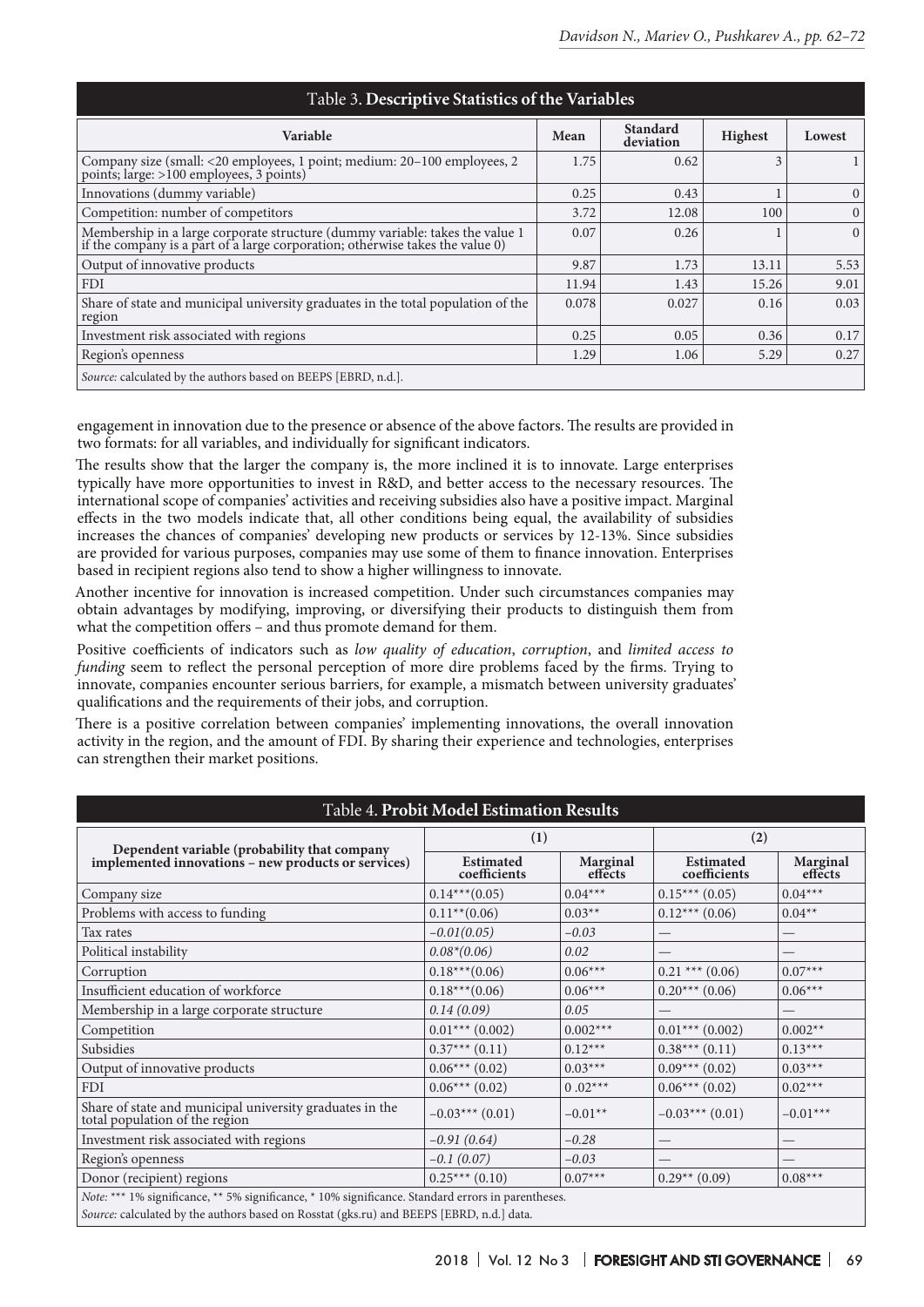| Table 5. Models Evaluation Results by Region Groups                                                |                           |                     |                                  |                            |                                  |                            |
|----------------------------------------------------------------------------------------------------|---------------------------|---------------------|----------------------------------|----------------------------|----------------------------------|----------------------------|
| Dependent variable (probability that                                                               | All regions               |                     | <b>Recipient regions</b>         |                            | Donor regions                    |                            |
| company implemented innovations - new<br>products or services)                                     | Estimated<br>coefficients | Marginal<br>effects | <b>Estimated</b><br>coefficients | <b>Marginal</b><br>effects | <b>Estimated</b><br>coefficients | <b>Marginal</b><br>effects |
| Company size                                                                                       | $0.15***(0.05)$           | $0.04***$           | $0.14***(0.05)$                  | $0.04***$                  | 0.22(0.16)                       | 0.06                       |
| Problems with access to funding                                                                    | $0.12***$ (0.06)          | $0.04**$            | $0.14**$ (0.06)                  | $0.04**$                   | $-0.08(0.18)$                    | $-0.03$                    |
| Corruption                                                                                         | $0.20***$ (0.05)          | $0.06***$           | $0.23***(0.06)$                  | $0.07***$                  | $-0.02$ $(0.16)$                 | $-0.01$                    |
| Insufficient education of workforce                                                                | $0.21$ *** $(0.06)$       | $0.07***$           | $0.14**$ (0.06)                  | $0.04**$                   | $0.68***(0.17)$                  | $0.23***$                  |
| Competition                                                                                        | $0.01***$ (0.002)         | $0.002**$           | $0.01***$ (0.002)                | $0.002***$                 | $0.01^* (0.01)$                  | $0.003*$                   |
| Subsidies                                                                                          | $0.38***(0.11)$           | $0.13***$           | $0.41***(0.12)$                  | $0.14***$                  | 0.001(0.39)                      | 0.01                       |
| Output of innovative products                                                                      | $0.09***(0.02)$           | $0.03***$           | $0.09***(0.02)$                  | $0.03***$                  | 2.09(19.76)                      | 0.65                       |
| <b>FDI</b>                                                                                         | $0.06***(0.02)$           | $0.02***$           | $0.05***(0.02)$                  | $0.02***$                  | 1.79(9.49)                       | 0.55                       |
| Share of state and municipal university<br>graduates in the total population of the region         | $-0.30**$ (0.1)           | $-0.09***$          | $-0.38***(0.13)$                 | $-0.11***$                 | $0$ (omitted)                    | $\mathbf{0}$               |
| Note: *** 1% significance, ** 5% significance, * 10% significance. Standard errors in parentheses. |                           |                     |                                  |                            |                                  |                            |

## Таble 5. **Models' Evaluation Results by Region Groups**

*Source:* calculated by the authors based on Rosstat (gks.ru) and BEEPS [EBRD, n.d.] data.

As was noted, subsidies-related indicators play an important role in the models in question, which may be evidence of this innovation policy tool's efficiency. However, public resources are limited, especially during crises. Accordingly, the specific effects of other factors under consideration, combined with regional investments and without them, must be studied. To identify the differences, the sample of companies from 37 regions was divided into two groups – "donors" and "recipients". The results of the models' evaluations are presented in Table 5.

It was established that all of the factors in the table are very important for companies' willingness to innovate generally, and in the recipient regions particularly. The variable coefficients' signs did not change compared with the models presented in Table 5. The situation in donor regions is different: low quality of education has the biggest effect there (the marginal effect is more than five times greater than in recipient regions). The competition factor also remained important, albeit to a smaller extent.

At the same time, no statistically significant correlation between willingness to innovate and company size was found in donor regions. The insignificant effects of corruption, subsidies, and access to funding in this group of regions can be explained by the fact that companies there have fewer funding- and institutional environment-related problems. Also, one can suppose that the economic and institutional situation would be more favorable in more successful regions than in areas receiving grants and subsidies.

In donor regions, the variable describing the effect of FDI on innovation activity is statistically insignificant, even though its marginal effect in this group is higher than the relevant figure for subsidized regions, and the average value for all regions in the sample alike. However, for all companies, and especially for those based in recipient regions, this variable is statistically significant. Therefore, it can be argued that attracting investments would be an efficient alternative for companies operating in that kind of region.

Our results suggest that the larger the company based in a recipient region is, the higher is its inclination to innovate. It seems that such firms have found market sustainability and adapted to the existing institutional environment. Previous research shows that in terms of the number of competitive small and medium manufacturing enterprises, Russia lags behind EU countries. Also, major players tend to be more able to invest in innovation on their own, without government support. At the same time, international experience shows that young small companies also can have significant innovation potential [*Yukhanaev et al.,* 2015]. The above specific features of companies' innovation activities should be taken into account when implementing innovation promotion policy. The overall innovation climate in the region also plays a quite important role.

Econometric analysis shows that companies' innovation activities are hindered by corruption, inadequate financial support, and insufficient qualifications of personnel. The above issues are particularly relevant in subsidized regions, which is confirmed by the higher importance of relevant coefficients in the constructed models. Therefore, innovation policy would not be efficient without using adequate tools for fighting corruption and restructuring economic and financial institutions. The provision of subsidies and tax breaks does not relieve companies from the above problems. Keeping in mind the inadequate quality of education, particular attention should be paid to supporting universities which train highly skilled professionals specializing in priority areas, and cooperate with innovative companies. No less important would be stepping up research and extending opportunities for the cooperation of businesses, universities, and the government. Personal initiative by specific company managers, researchers, and government officials would play a crucial role here, along with the government taking steps to improve entrepreneurial climate and promote R&D.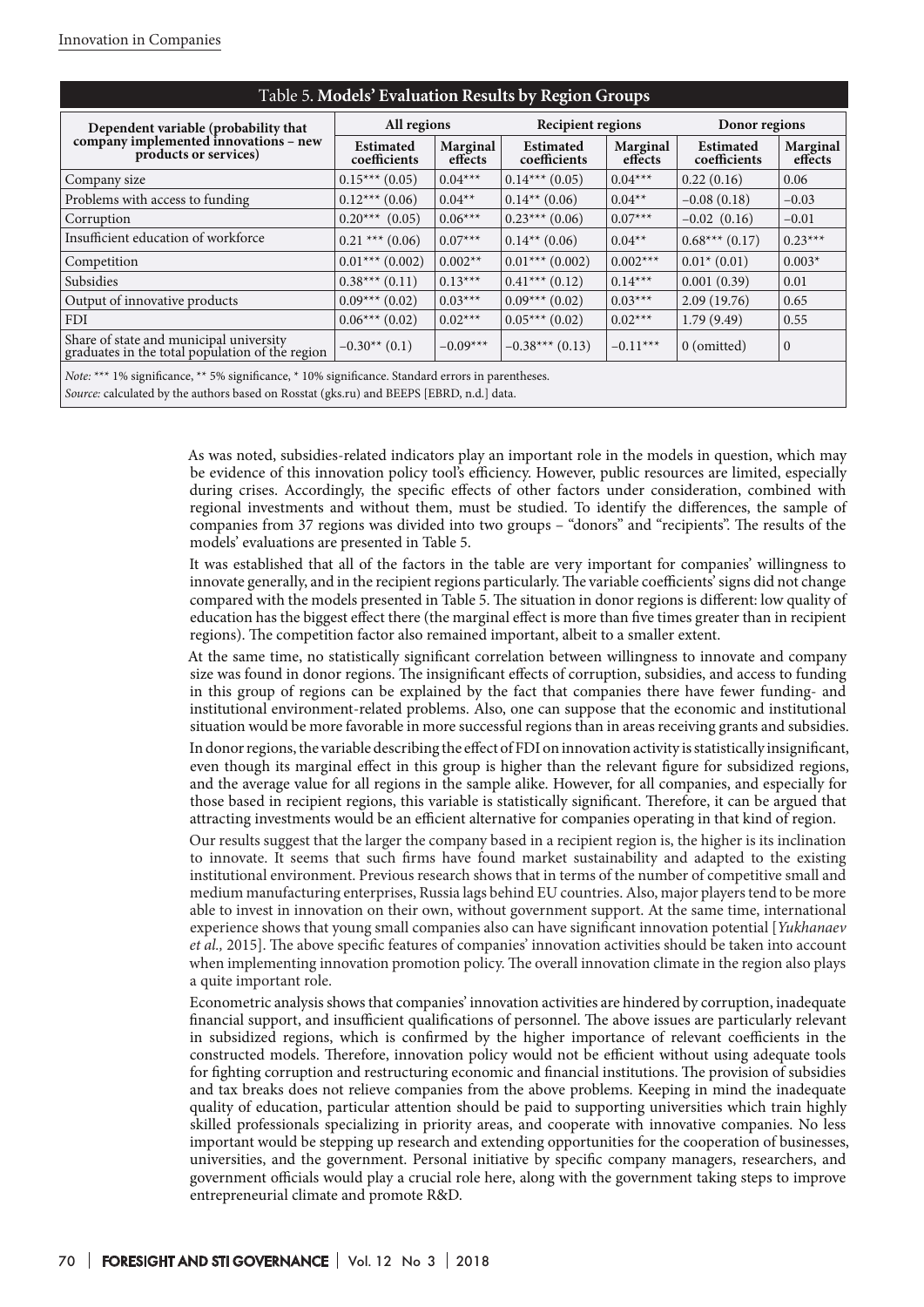# **Conclusion**

Companies' innovation activity is linked to their long-term vision of technological development in their regions, and in the country as a whole; combined with an efficient regulation policy, innovation contributes to achieving sustainable economic growth.

An analysis of factors affecting innovation by Russian companies revealed indicators which should be taken into account while shaping federal and regional innovation policies. The availability of subsidies, level of competition, company size, and regional environment factors such as the amount of FDI and output of innovative products are the key factors affecting innovation activity. Major barriers hindering innovation include the poor quality of education, corruption, and limited access to funding. The effect of the above factors in different types of regions is not the same: in donor regions the level of competition and the quality of education have a particularly strong effect on innovation. Therefore, differentiated innovation policies which would take into account specific features of the regions could be expected to yield the best results.

Different regulation models can be applied to promote innovation, for example, subsidizing R&D and patenting costs. More affordable alternatives can also be considered, in particular improving government policy to attract FDI. Another effective approach would be improving the competitive environment, which is confirmed by the assessment of institutional factors.

The modeling results show that corruption significantly affects the development of innovations; therefore adopting efficient tools to fight corruption and promote a favorable business climate (which hinders corrupt practices in itself) seem to be in order. It was also established that in all kinds of regions, the successful implementation of innovation potential directly depends upon the quality of human capital in the education and research spheres.

The identified factors deserve particular attention when shaping regional policies to promote the development of innovation systems. Our conclusions largely match the results of previous studies, which may be evidence of their compatibility, correctness, and certain sustainability. The experience accumulated by leading countries in the field of shaping effective innovation policies, and their relevant institutions generally can be borrowed to improve Russia's innovation policy, taking into account the disparity of its regions.

*The study was supported by the Russian Foundation for Basic Research (project №18-010-01190 "Models for analysing innovation development factors and comparative advantages in the Russian economy"). The authors are grateful to Karina Nagieva, postgraduate student at the Higher School of Economics and Management of the Ural Federal University,*  for her contributions to this study. The authors would also like to thank participants of the conference hosted by the *HSE Centre for Market Studies and Spatial Economics (St. Petersburg, June, 2016) for their valuable comments. Sole responsibility for any possible mistakes lies with the authors.*

# **References**

- Arrow K. (1962) Economic welfare and the allocation of resources for invention. *The Rate and Direction of Inventive Activity* (ed. R.R. Nelson), Princeton, NJ: Princeton University Press.
- Berger M. (*2010) The innovation-productivity link Сomparing Thailand with a sample of OECD countries*. Paper presented at the Fourth Conference on Micro Evidence on Innovation in Developing Economies, Tartu, Estonia, May 27–28, 2010*.* Available at: https://www.merit.unu.edu/meide/papers/2010/Berger.pdf, accessed 15.04.2017.
- Bozic L., Botric V. (*2011)* Innovation Propensity in the EU Candidate Countries. *Transition Studies Review*, v*ol.* 18*, pp.* 405–417.
- Browne C., Blanke J. (2012) *The Global Competitiveness Report 2012–2013,* Geneva: The World Economic Forum.
- Capello R., Kroll H. (2016) From theory to practice in smart specialization strategy: Emerging limits and possible future trajectories. *European Planning Studies*, vol. 24, no 8, pp. 1393–1406.
- Coe D., Helpman E. (*1995)* International R&D Spillovers. *European Economic Review,* vol. 39, no 5*,* pp. 859–887.
- Cohen W.M. (2010) Fifty years of empirical studies of innovative activity and performance. *Handbook of the Economics of Innovation* (eds. B.H. Hall, N. Rosenberg), Amsterdam; Boston; Heidelberg: Elsevier, vol. 1, pp. 129–212.
- Dezhina I.G., Medovnikov D.S., Rozmirovich S.D. (2017) Otsenki sprosa rossiiskogo srednego tekhnologicheskogo biznesa na sotrudnichestvo s vuzami [Evaluating the Demand of Russian Medium-Size Technological Companies in Cooperation with Higher Educational Institutes]. *Journal of the New Economic Association*, no 4 (36), pp. 81– 105 (in Russian).
- Dutta S., Lanvin B., Wunsch-Vincent S. (eds.) (2015) *The Global Innovation Index 2015: Effective Innovation Policies for Development*, Fontainebleau, Ithaca, Geneva: Cornell University, INSEAD, WIPO.
- Dutta S., Lanvin B., Wunsch-Vincent S. (eds.) (2017) *The Global Innovation Index 2017: Innovation Feeding the World*, Fontainebleau, Ithaca, Geneva: Cornell University, INSEAD, WIPO.
- EBRD (n.d.) *Business Environment and Enterprise Performance Survey (BEEPS)*. Available at: http://ebrd-beeps.com/ data/, accessed 02.08.2017.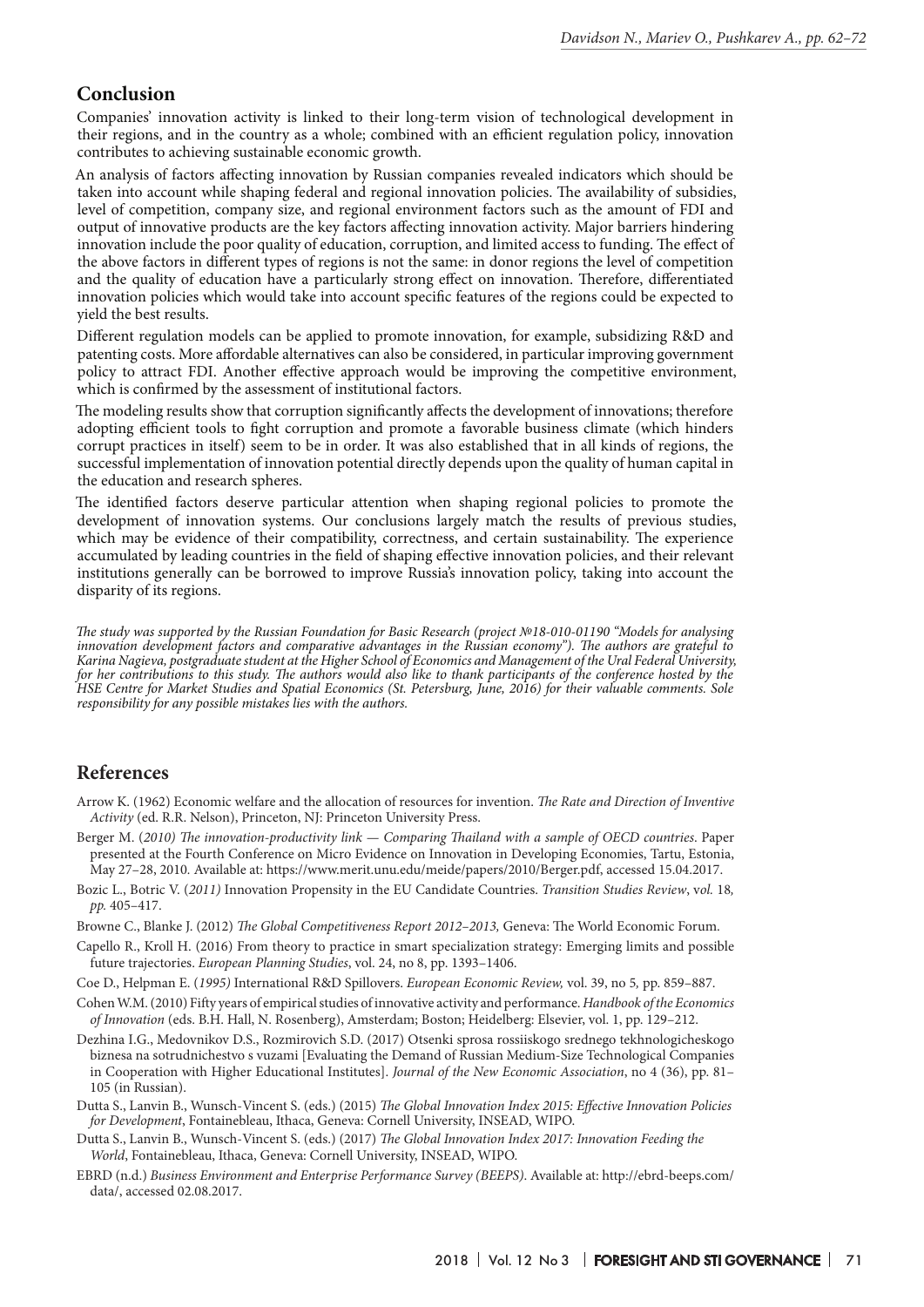- Ermasova N.B. (2014) Faktory, vliyayushchie na innovatsionnuyu aktivnost' organizatsii [Factors Influencing the Innovation Activity of Organizations]. *Ekonomika. Upravlenie. Pravo*, no 3, pp. 495–503.
- Fan S.C., Hu Y. (*2007)* Foreign direct investment and indigenous technological efforts: Evidence from China. *Economics Letters,* no 96*,* pp. 253–258.
- García F., Jin B., Salomon R. (*2013)* Does inward foreign direct investment improve the innovative performance of local firms? *Research Policy,* vol. 42*,* pp. 231–244.
- Girma S., Gong Y., Görg H. (*2009)* What Determines Innovation Activity in Chinese State-owned Enterprises? The Role of Foreign Direct Investment. *World Development, v*ol. 37*,* no 4*,* pp. 866–873.
- Gokhberg L., Roud V. (2012) The Russian Federation: A New Innovation Policy for Sustainable Growth. *The Global Innovation Index 2012: Stronger Innovation Linkages for Global Growth* (eds. S. Dutta, B. Lanvin, S. Wunsch-Vincent), Fontainebleau, Ithaca, Geneva: Cornell University, INSEAD, WIPO, pp. 121–130.
- Gokhberg L., Roud V. (2016) How to Design a National Innovation System in a Time of Global Innovation Networks: A Russian Perspective. *The Global Innovation Index 2016. Winning with Global Innovation* (eds. S. Dutta, B. Lanvin, S. Wunsch-Vincent), Fontainebleau, Ithaca, Geneva: Cornell University, INSEAD, WIPO. P. 159–168.
- Gokhberg L., Sokolov A. (2017) Technology foresight in Russia in historical evolutionary perspective. *Technological Forecasting and Social Change*, vol. 119, pp. 256–267.
- Golichenko O. (2017) Gosudarstvennaya politika i provaly natsional'noi innovatsionnoi sistemy [Public policy and national innovation system failures]. *Voprosy Ekonomiki*, no 2, pp. 97–108 (in Russian).
- Grespi G., Zuniga P. (*2012)* Innovation and Productivity: Evidence from Six Latin America Countries. *World Development, vol.* 40*, no* 2*,* pp. 273–290.
- Grunwald A. (2011) Responsible Innovation: Bringing together Technology Assessment, Applied Ethics, and STS Research. *Enterprise and Work Innovation Studies*, vol. 7, pp. 9–31.
- Hall B.H., Rosenberg N. (2010) Chapter 1. Introduction to the Handbook. *Handbook of the Economics of Innovation* (eds. B.H. Hall, N. Rosenberg), Amsterdam, Boston, Heidelberg: Elsevier, vol. 1, pp. 3–9.
- HSE (2017) *Reiting innovatsionnogo razvitiya sub"ektov Rossiiskoi Federatsii* [Russian Regional Innovation Scoreboard], issue 5 (ed. L.M. Gokhberg), Moscow: HSE (in Russian).
- HSE (2018) *Indikatory innovatsionnoi deyatel'nosti 2018* [Indicators of Innovation in Russian Federation 2018], Moscow: HSE (in Russian).
- Ivanova O.P. (2010) Formirovanie innovatsionnoi regional'noi sredy kak determinanty povysheniya konkurentosposobnosti predpriyatij [Formation of an Innovative Regional Environment as Determinants of Enhancing Enterprise Competitiveness]. *Problemy sovremennoi ekonomiki* [Problems of Modern Economics], no 2, pp. 47–55 (in Russian).
- Junge M., Severgnini B., Srensen A. (2012) *Evidence on the Impact of Education on Innovation and Productivity* (Copenhagen Business School Working Paper 2-2012)*,* Copenhagen: Copenhagen Business School. Available at: http://openarchive.cbs.dk/bitstream/handle/10398/8498/Junge\_Severgnini\_S%C3%B8rensen.pdf?sequence=1, accessed 14.06.2018.
- Karpov A. (2017) Sovremennyi universitet kak draiver ekonomicheskogo rosta: modeli i missii [Modern university as an economic growth driver: Models & missions]. *Voprosy Ekonomiki*, no 3, pp. 58–76.
- Klette T.J., Kortum S. (2002) Innovating Firms and Aggregate In-novation. *Journal of Political Economy*, vol. 112, no 5, pp. 986–1018.
- Mariev O.S., Savin I.V. (2010) Faktory innovatsionnoi aktivnosti rossiiskikh regionov: modelirovanie i empiricheskii analiz [Factors of innovation activity of Russian regions: Modeling and empirical analysis]. *Ekonomika regiona*, no 3, pp. 235–244 (in Russian).
- Medovnikov D., Oganesyan T., Rozmirovich S. (2016) Kandidaty v chempiony: srednie bystrorastushchie kompanii i programmy ikh podderzhki [Candidates for champions: Medium-sized fast-growing companies and programs for their support]. *Voprosy Ekonomiki,* no 9, pp. 50–66 (in Russian).
- Merivate E.J., Pernias J.C. (*2006)* Innovation complementarity and scale of production. *Journal of Industrial Economics, vol.* 54, *no* 1, pp. 1–30.
- Ministry of Economic Development (2016) Natsional'nyi doklad ob innovatsiyakh v Rossii [National report on innovations in Russia], Moscow: RF Ministry of Economic Development (in Russian). Available at: *https://www. rvc.ru/upload/RVK\_innovation\_2016\_v.pdf*, accessed 06.08.2018.
- Mokyr J. (2010) The contribution of economic history to the study of innovation and technical change: 1750–1914. *Handbook of the Economics of Innovation* (eds. B.H. Hall, N. Rosenberg), Amsterdam, Boston, Heidelberg: Elsevier, vol. 1, pp. 12–50.
- Nazarov M.A., Fomin E.P. (2015) Problemy razvitiya innovatsionnoi infrastruktury v rossiiskoi ehkonomike [Features of innovation infrastructure development in Russian economy]. *Ekonomicheskie nauki* [Economic Sciences], no 4 (125), pp. 38–43 (in Russian).
- OECD, Eurostat (2005) *Oslo Manual. The measurement of scientific and technological activities. Proposed guidelines for collecting and interpreting technological innovation data*, Paris: OECD; Eurostat.
- Owen R., Macnaghten P.M., Stilgoe J. (2012) Responsible Research and Innovation: From Science in Society to Science for Society, with Society. *Science and Public Policy*, vol. 39, no 6, pp. 751–760. DOI:10.1093/scipol/scs093.
- Peri G., Urban D. (*2006)* Catching-up to foreign technology? Evidence on the "Veblen–Gerschenkron" effect of foreign investments. *Regional Science and Urban Economics,* vol. 36*,* pp. 72–98.